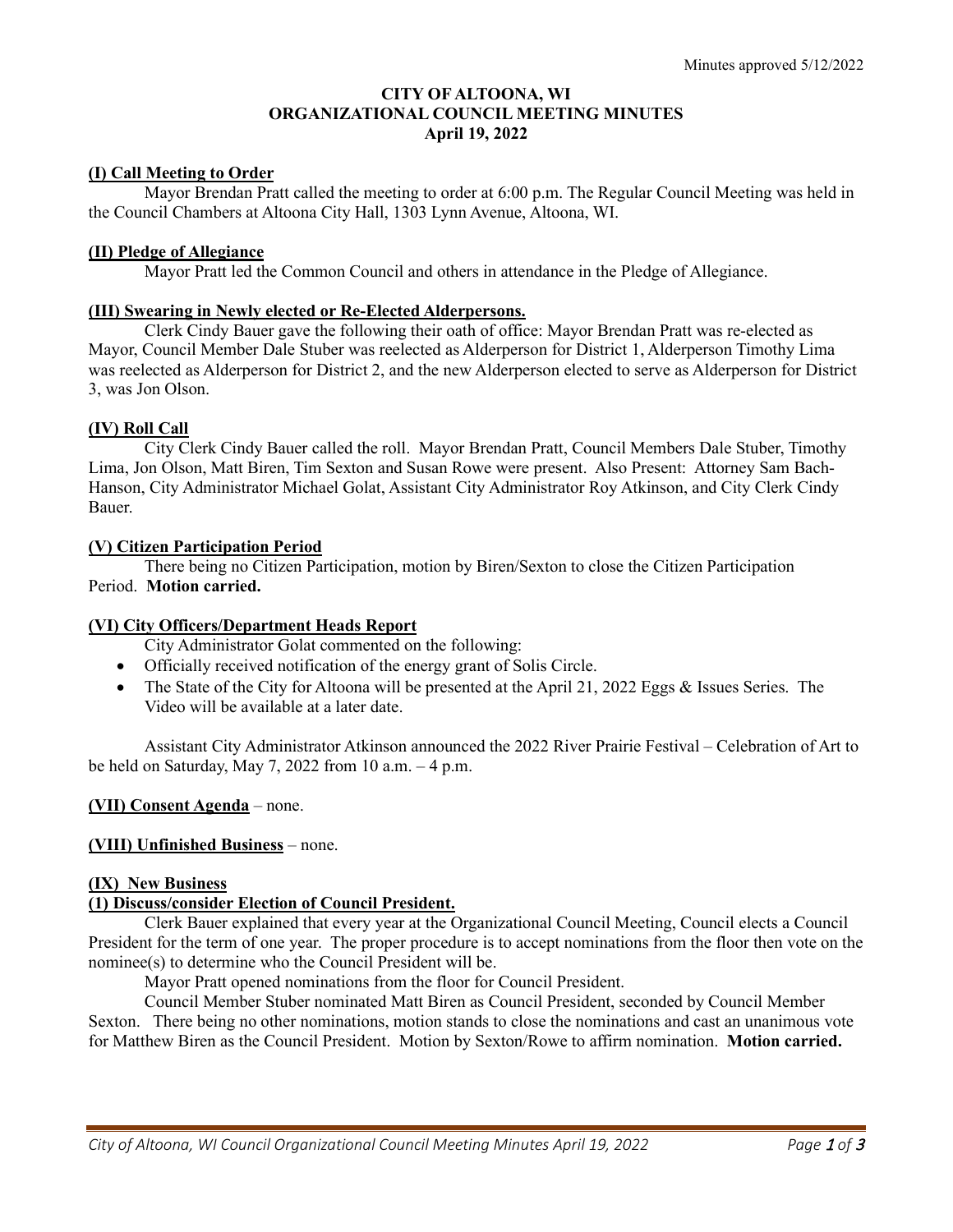# **(IX)(2) Discuss/consider date for Initial Board of Review Meeting.**

Clerk Bauer explained that every year prior to the Organizational Council Meeting, she contacts the Assessor to determine a date for Open Book and Board of Review. The Board of Review must hold an initial meeting and adjourn if the Assessment roll will not be completed during the 45-day period beginning the fourth Monday in April.

Clerk Bauer noted that as in the past, the assessment roll has not been ready until later in the summer which falls outside the required time frame to hold the Board of Review according to Wis. State Stats. Therefore, staff recommends setting the Initial Board of Review Meeting date to Thursday, May 26, 2022 at 5:45 p.m. prior to the Council Meeting and adjourn until a later date this year when the tax assessment roll becomes available. Upon talking to Accurate Appraisals, the new Assessors for the City of Altoona, the suggested date for the final Board of Review is Thursday, September 29, 2022 from 5-7 p.m. The recommended date for Open Book (roll viewing) is Thursday, August 25, 2022 from 11:30 a.m. – 1:30 p.m. The Board of Review is comprised of the Mayor, all Council Members and the City Clerk.

Motion by Rowe/Sexton to approve setting the Initial Board of Review Meeting date to May 26, 2022 at 5:45 p.m. and adjourn until September 29, 2022 at 5 p.m. **Motion carried.**

# **(IX)(3) Discuss/consider Mayoral Appointments and Chairpersons. (Attached list).**

Mayor Pratt submitted to Council a memo with recommended appointments and chairpersons as listed in his memorandum and asked for Council approval.

 Motion by Sexton/Lima to appoint all committees as recommended by Mayor Pratt as listed in his memo. **Motion carried.** (A complete list of appointments will be listed on the City's website.)

# **(IX)(4) Discuss/consider Memorandum of Understanding between the City of Altoona and the Altoona Lions Club -Lions Club Use of City Facilities at Cinder City Park, Altoona City Park and Devney Park during Cinder City Days.**

City Administrator Golat explained that the Altoona Lions Club uses city park facilities during Cinder City Days. The Memorandum of Understanding between the City and the Altoona Lions Club specifies the terms for the following:

- Fee Structure: The Lions Club will deposit with the City \$1200.00 for use of city park facilities. This fee will be paid at the execution of the Memorandum of Understanding.
- The specific parks which are covered under the Memorandum of Understanding: This includes Cinder City Park, Altoona City Park, and Devney Park.
- Use of specific facilities in said parks: Cinder City Park, all four ball fields, Hobbs Arena, grass area north of Bement, Concessions Stand, the Lions Pavilion and Walk in Cooler. The Lions Club would like to move the carnival to the area west of Hagen Field and the area west of the Hobbs parking lot.
- Specific information which is required by Altoona Police and Emergency Services: Item are listed in Memorandum of Understanding.

Mike Schrader representing the Altoona Lions Club was present to answer any questions Council Members had regarding the Memorandum of Understanding.

Motion by Biren/Lima to approve the Memorandum of Understanding between the City of Altoona and the Altoona Lions Club for the use of City facilities at Cinder City Park, Altoona City Park, and Devney Park during Cinder City Days. **Motion carried.**

### **(IX)(5) Discuss/consider Cancellation Agreement for the sale/purchase of Lot 2 of CSM 3356, Parcel #20110020126 in River Prairie Development.**

City Administrator Golat explained that the City approved the sale of the subject parcel located north of Cabin Coffee to the franchise holder of Jimmy John's restaurant. The buyer included a contingency in the offer